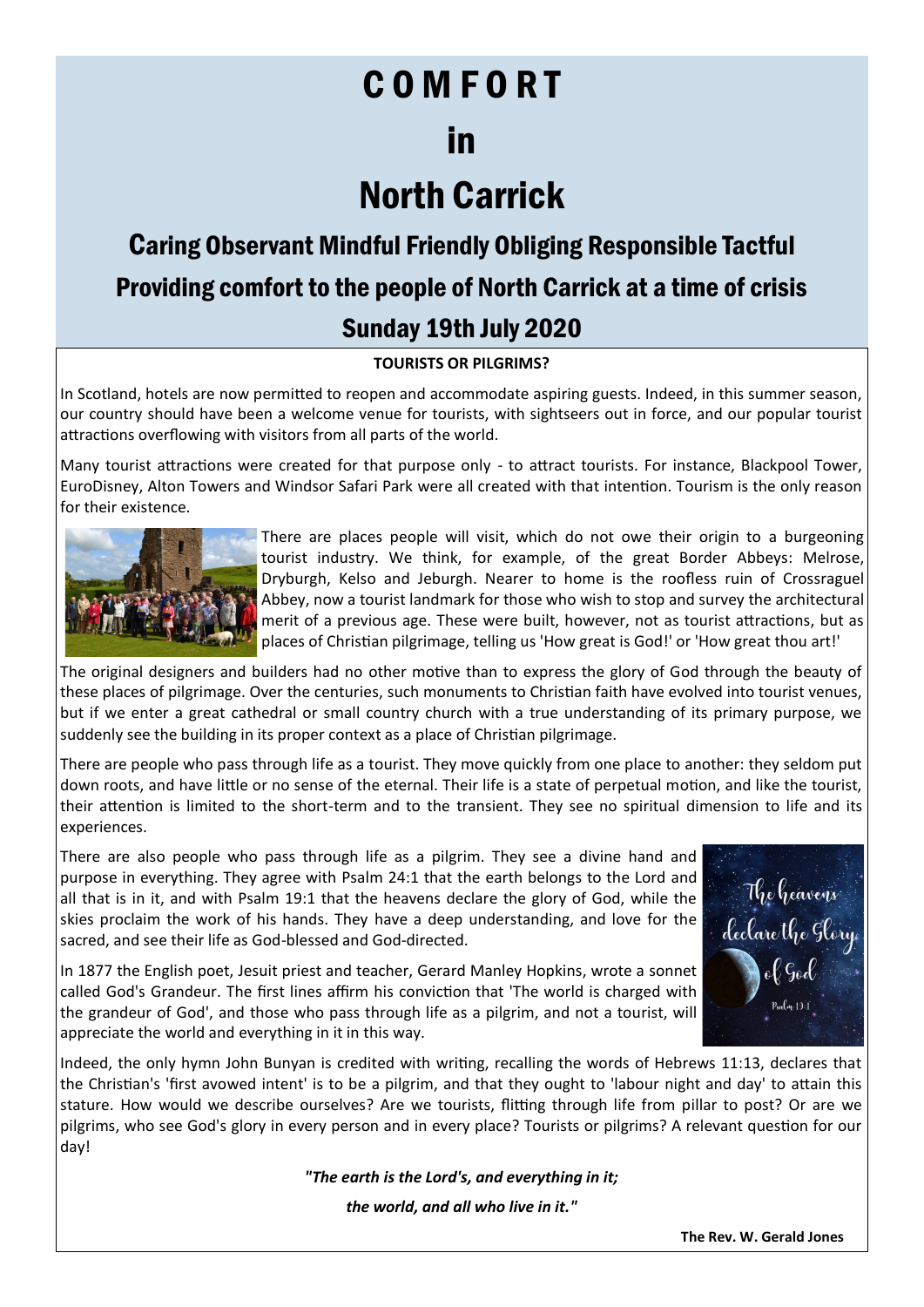### **From Rev Dr John Lochrie, Locum minister at Crosshill and Maybole Parish Church**

The Psalms have long held a place in worship. They were at the centre of synagogue worship in Jesus' day. They were his 'hymn book'. The Psalms are usually attributed to King David though it is unlikely that he was the author of all of them. It is generally agreed that he did write the 23rd. Certainly it is full of imagery of his life as a shepherd. That is what makes it so appropriate for so many occasions in our lives. It is a Psalm that somehow contains almost all of life.



The 23rd Psalm has sometimes been called the Psalm for all seasons because of its popularity at weddings and funerals. It is unfortunate that it is now used so often at these special services that it seldom features in Sunday worship although it would be quite possible to have a service in which only the 23rd Psalm was sung, for it has been set to more than enough tunes.

Crimond is now the usual, though Wiltshire is also common, but before the Queen's wedding in 1947 at which the psalm was sung to Crimond, Orlington was the tune normally used in many churches across Scotland. But other tunes fit the words of the psalm equally well.

It is said that there are over 100 different versions of the psalm; such is its popularity, even one set to the theme tune of the TV series the Vicar of Dibley. In fact had it not been for the Lockdown the choir of the Parish Church would have sung this as the anthem during one of the services before Easter. As well as the psalm itself there are paraphrases such as the hymn "The King of Love my Shepherd is" and other versions such as Brother James Air and the setting by the French Jesuit priest Joseph Gelineau. All of this comes together to make this psalm possibly the best loved of them all.

Through these last difficult months many will have found a degree of solace in its words, especially the verse that speaks of death's dark vale. The psalmist is at pains to reassure us that even there we are not alone for the shepherd with his rod and staff journeys with us even there to guide and protect. And there is further comfort in its ending with the assurance that goodness and mercy shall follow us all our days of our life and we shall dwell in the house of the Lord for ever. It is said that these words have a certain royal approval for it appears that the translators of the Authorised Version used words for this verse that were proposed by King James himself.

To ignore this psalm is to miss so much. This is very much a case where we ought not to allow any familiarity to lead to contempt and dismissal. There is so much here that speaks to so many aspects of our live that make this a psalm to be cherished, not forgotten.

### **From Marguerite Hunter Blair, Our Lady and St Cuthbert's**

There was quite a big frog sitting on my husband's shoes when I went to feed the dogs. He loves frogs, toads better! I took this as a good omen as he isn't very well this week.

We often look for signs to help us through difficult times and make sense of things. For this reason, Jesus speaks to his followers and to us in parables, telling simple stories with two meanings and using familiar signs and comparisons.

Jesus introduced many of these parables with a question. For example, in the parable of the Mustard Seed, Jesus answered the question, "What is the Kingdom of God like?"



In this Gospel Jesus provides an answer when asked about his use of parables. The disciples asked, "Why do you speak to the people in parables?" He replied, "The knowledge of the secrets of the kingdom of heaven has been given to you…"

Scholars have commented that although parables seem simple, the messages they convey are deep, and central to the teachings of Jesus. In the parable of the seeds we learn that some people have strong faith and remain dedicated to a Christian lifestyle, even when things are difficult.

This brings me back to the Frog—**F**irmly **R**ely **O**n **G**od!

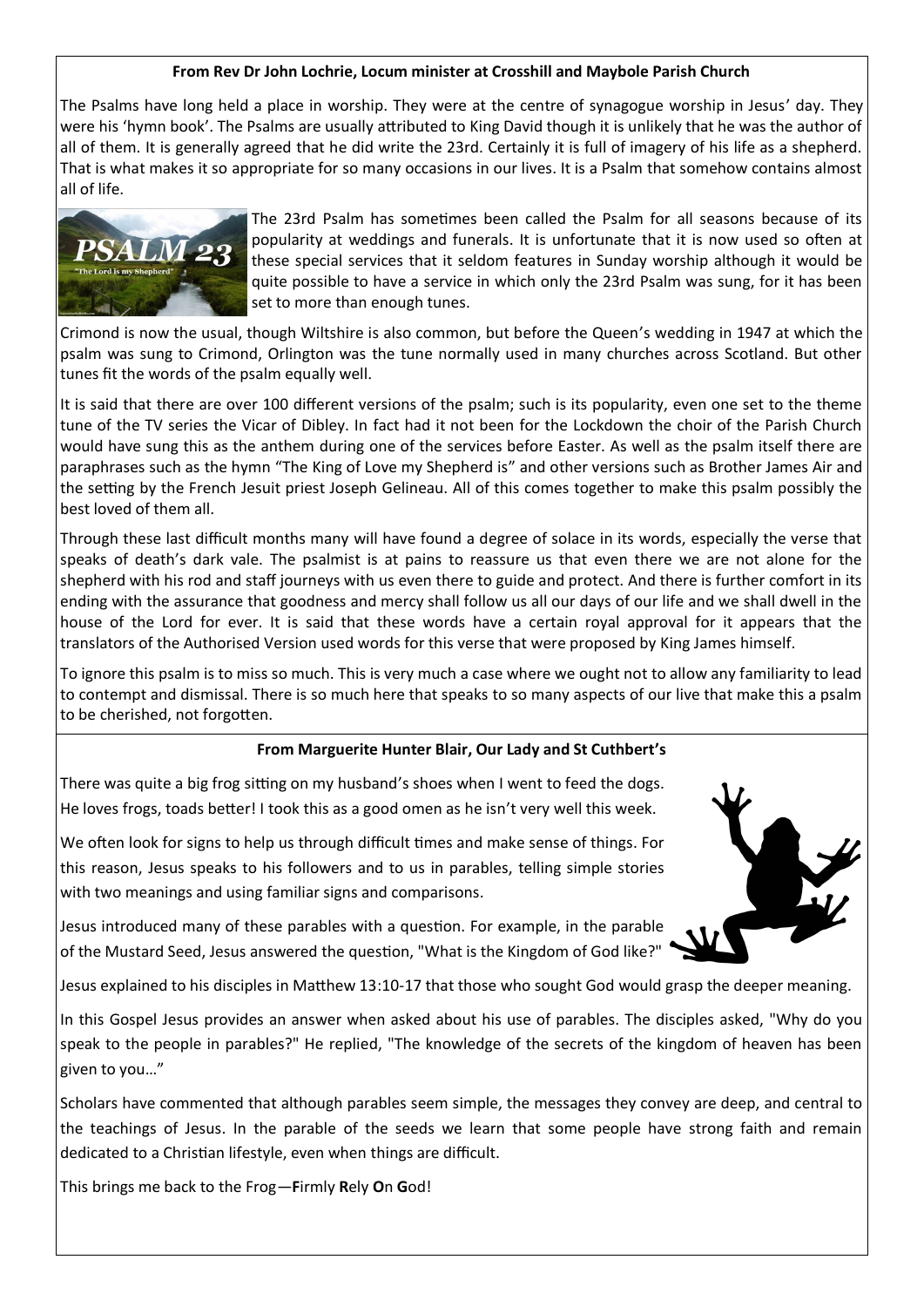Jesus teaches about the kingdom of God in parables using everyday examples to point out this or that feature. He compares it to treasure to be sought and bought at any price, to the one ingredient, like yeast in bread, which makes life rise above its capacity, to a tree which has room for every bird in the sky to nest etc. He left his Church the work of establishing the foundations of that kingdom in the hearts and minds of people here on earth.



As we look around our world today, we might be forgiven for wondering how far we have succeeded. But we have to keep trying, especially as we come out of lockdown and face unprecedented challenges to life as it used to be. Now is the time to keep asking how our faith in Christ can contribute to rebuilding communities in line with God's kingdom values.

The challenges are immense, not just financially, economically and internationally as we listen to them being expounded by politicians and health and social care experts. The growing concern over the possibility of a second and more dangerous wave of the virus presents a further challenge to our faith in combatting fear and despair. Somehow by our ordinary, mundane and often quiet example we have to fly the flag of justice, peace and love the marks of God's kingdom. Maybe we don't wield much political, financial or economic clout, but socially, as individuals in the small communities which make up the larger, we can surely make our voice heard in the marketplace.

The hard bit is that that change has to start in our hearts, where Jesus told us the kingdom must exist first and foremost. There the Holy Spirit tests the waters. It's in our everyday familiar tasks in families, workplaces and local communities that change begins and takes root in time. Communities will be as good or as bad as the people who make them up.

So far we have seen new and encouraging signs in this pandemic—neighbours looking out for the vulnerable, food distributed where most needed, local and national government support for the hardest hit and of course the courageous example of health and care staff. As Christians we can try to ensure such practices are embedded in our society. We pray that Christ's love for all, working in and through us, will help us overcome whatever lies ahead.

#### **Ellen Hawkes**



In this Sunday's Gospel we hear the story of Martha and Mary. Mary sits at the feet of Jesus listening to His teaching, she seeks to grow closer to God through the words of Jesus. For women to be disciples, students of great teachers, would not be possible in the culture of that time and yet when Martha complains and wants Mary to help her, Jesus mildly rebukes her. To seek to grow closer to God, to know Him and love Him was the right thing for Mary to do at that time.

Prior to the story of Martha and Mary we have the parable of the Good Samaritan leading from the question, who is my neighbour?

These two teachings of Jesus are pointers to His overarching message, love God and love your neighbour as yourself.

We have had several months now separated from the normal demands of our daily life, an opportunity to spend time at the feet of Jesus, an opportunity to grow closer to God, to know Him and love Him more. Guided by the Holy Spirit we have spent time discerning what discipleship will mean for us in a changed world, what it means to love God, and to love our neighbour as ourselves.

Slowly restrictions are being lifted and what a joy it will be to be able to worship together again, it seems so long since we have been able to meet with our faith families.

We have been able to spend time loving God, now we must show that love to our neighbours, sharing the love and compassion of Christ and bringing His joy and His light to those who will be facing this time with nervousness and possibly fear.

May the Holy Spirit guide us and strengthen us as we come together again as Christ's disciples in this place.

**Fr. Jim., St Oswald's**